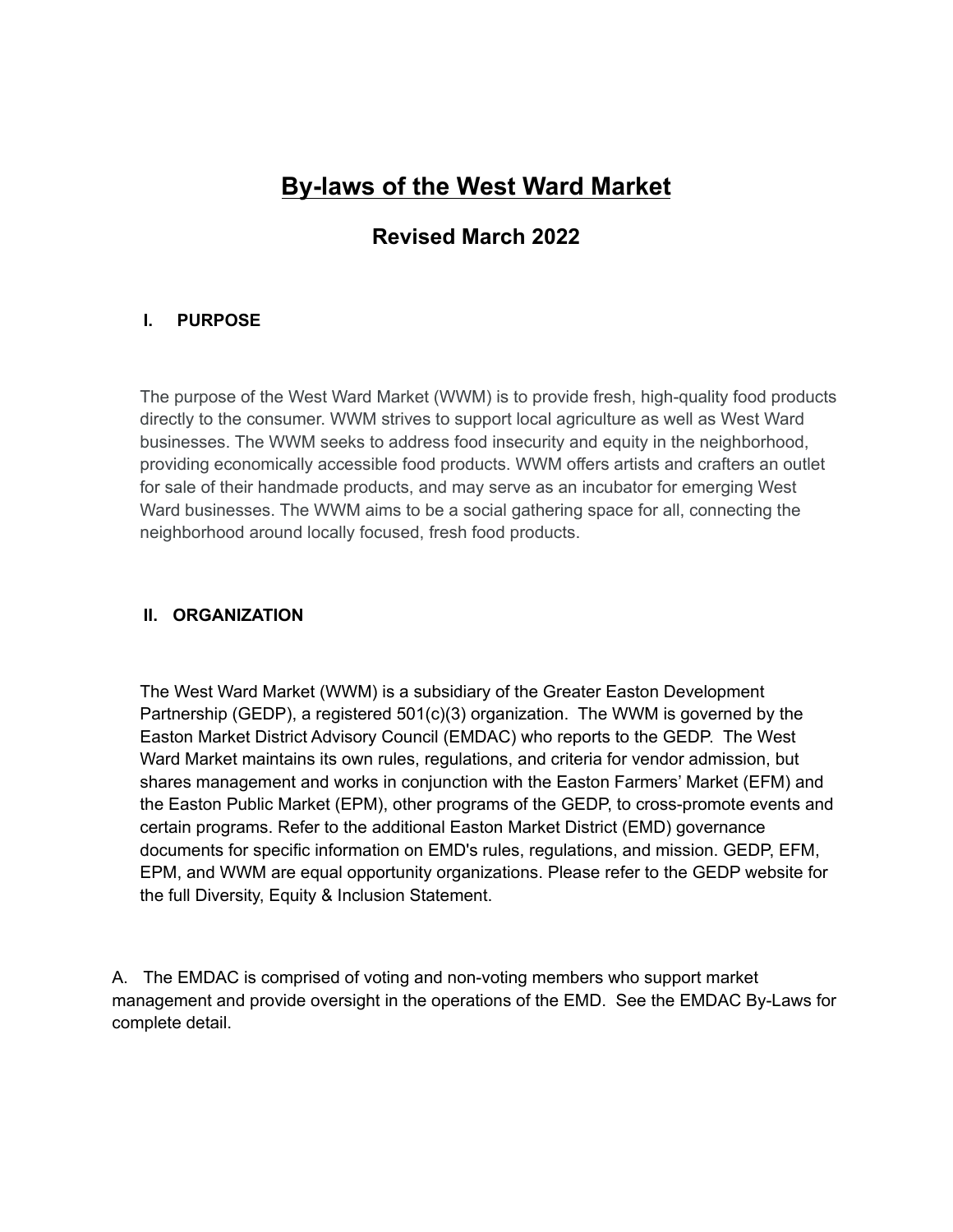B. The market management team is comprised of the West Ward Community Initiative (WWCI) and Easton Market District managers. Market management is responsible for all WWM operations including vendor relations, liaison with Easton City Health Department and other city departments, volunteer staffing, special events, grants, fundraising, finances, promotion, social media and marketing activities.

# **III. VENDOR PARTICIPATION**

It is recognized that although members of the WWM sell as individuals, the market is a cohesive unit. Its success depends on the cooperation and joint efforts of all the vendors as a whole.

A. The West Ward Farmers' Market (WWFM) is a locally driven market. Pre-qualified resellers offering locally sourced products and/or ethically sourced products deemed integral to the needs of the neighborhood will be supported in conjunction with growers and producers. Resellers must comply with Section IV, Paragraph A.2. Supplemental Products.

B. The West Ward Market accepts vendors who are or who support regional growers and producers. The emphasis is on small, independent businesses whose operations support sustainable agriculture and the humane treatment of animals. The EMDAC reserves the right to determine whether a WWM applicant or vendor qualifies as a small, regional grower or producer, or if a reseller's products align with the market's focus on sustainable agriculture. Supplemental products offered by a WWM vendor must originate with an individual or business that also meets the EMDAC criteria for small, regional growers or fair trade producers.

The EMDAC will use the following criteria as general guidelines:

1. The grower or producer is located within 50 miles of Easton and their distribution focuses on the same area. Businesses located in Easton's West Ward will be prioritized.

2. The grower's farm is not controlled by a major agricultural company or produces product under contract from a major agricultural company.

3. The grower or producer supports sustainable agricultural practices as defined by the USDA (http://www.nal.usda.gov/afsic/pubs/terms/srb9902.shtml#toc2).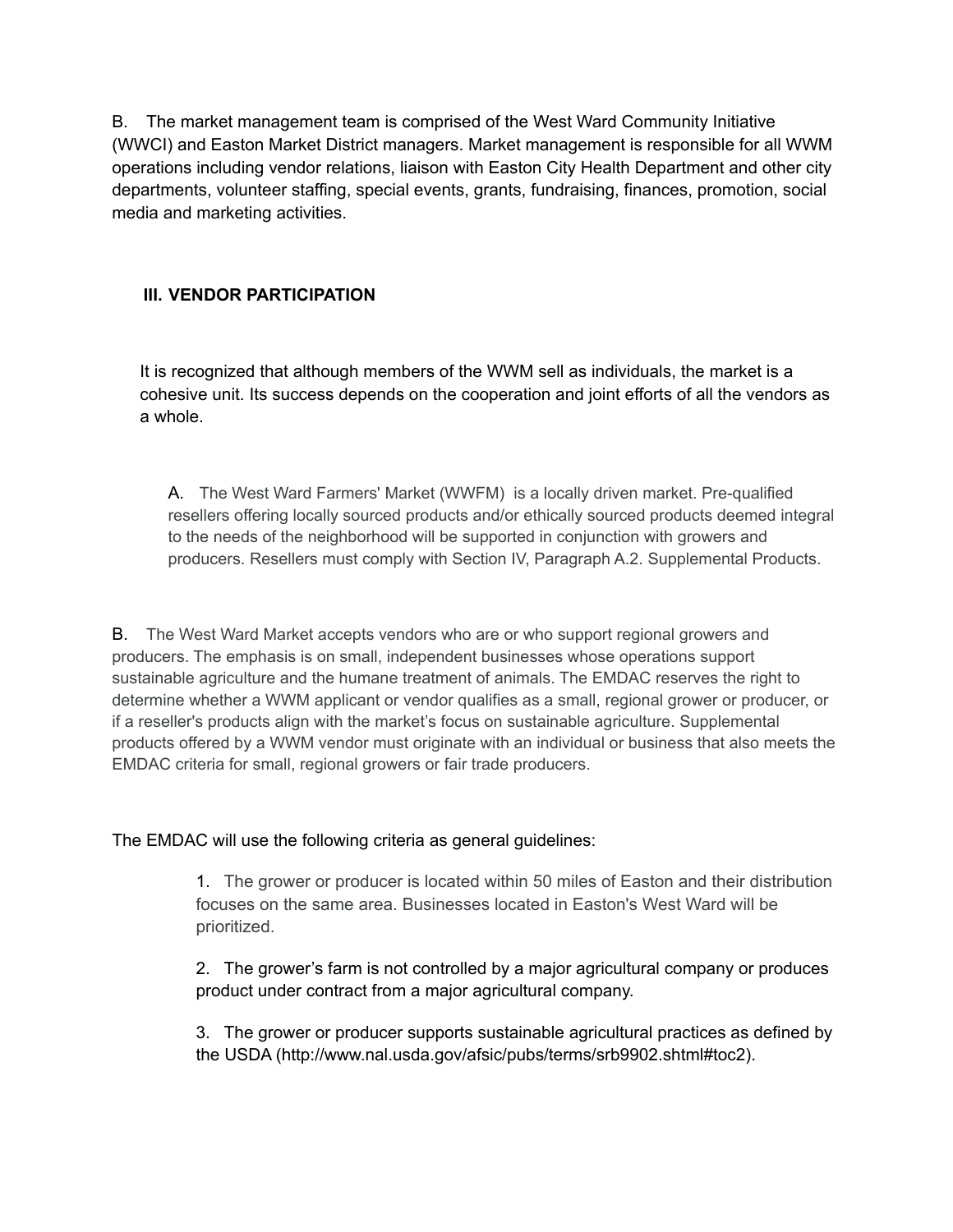4. The reseller purchases product from an approved, fair trade and or cruelty free farm

C. All vendors are required to read and sign the Electronic Benefits Transfer (EBT) and Debit Program Participation Agreement and follow all rules contained therein. All vendors are required to accept EBT tokens as permitted by law.

# D. Vendor categories are:

- 1. Produce
- 2. Dairy
- 3. Meat & Eggs
- 4. Bakery & Confection
- 5. Specialty Food & Beverage
- 6. Blooms & Botanicals
- 7. Restaurants & Cafes
- 8. Local Libations
- 9. Arts & Crafts
- 10. Others as approved by the EMDAC

# E. Product Prohibitions

1. No Genetically Modified Produce -- Producers may not sell genetically-modified produce. Produce grown from seeds, seedlings, bulbs, root stock, transplants, tubers or grafts which are the product of cell fusion, micro- encapsulation, macro-encapsulation, or recombinant DNA technology (including gene deletion, gene doubling, introducing a foreign gene, and changing the position of genes when achieved by recombinant DNA technology) may not be sold. This prohibition excludes exclusively traditional methods, such as breeding, conjugation, fermentation, hybridization, in vitro fertilization, and tissue culture.

2. No Irradiated Produce -- Sale of irradiated food products is prohibited.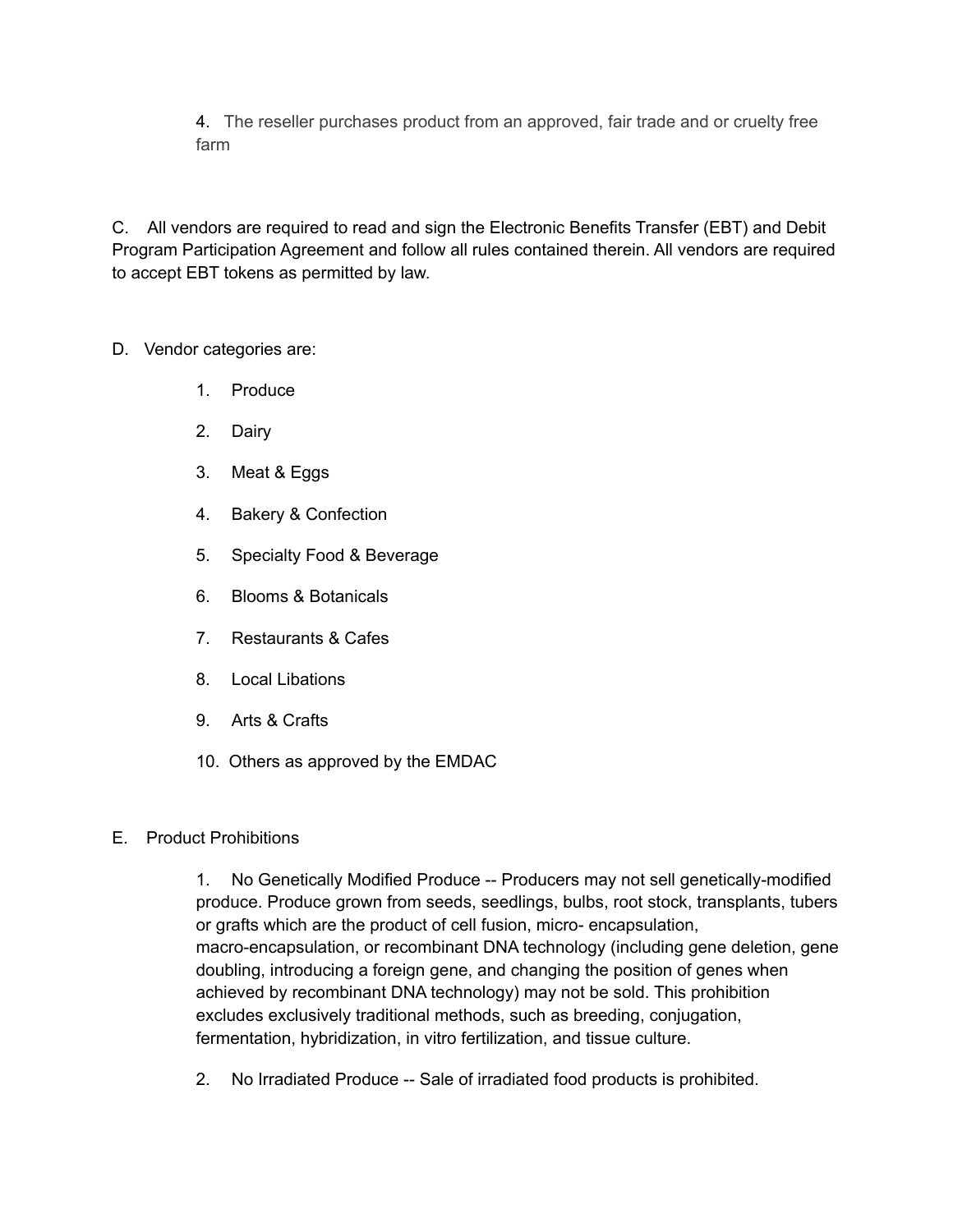3. The Easton Market District and subsidiaries support humane treatment of animals. Vendors who own, manage or are in any way financially linked to a Concentrated Animal Feeding Operation (CAFO) will not be permitted to sell at the WWM.

#### F. Vendor Applications and Annual Meeting

1. Potential vendors wishing to sell in the WWM must, prior to participation in the market, file an application for admission to the market. Vendors must apply to sell at the market under one or more of the nine vendor categories, based on their primary products. Returning vendors wishing to expand into a new category must have their written application approved by a majority vote of the EMDAC.

2. Current vendors must complete an application each season and submit the completed form on or before the application deadline. Vendors in good standing will be invited to return. Market management will make notifications after a review by the EMDAC.

3. If, due to planting changes, crop failure, or other circumstances, there are changes to the specific products listed on a vendor's pre-season application, notification must be made to the market district director. Vendors are accepted based on certain products, and changes/additions to the product line must be approved by market management and the EMDAC prior to bringing different items to market.

4. WWM will strive for a balance of vendor categories. New vendors will be selected to fit the needs of the market by a majority vote of the EMDAC.

*5.* Additional vendors and new vendor category changes will be added to the market at the beginning of each season, or as need arises, provided that the new vendor agrees to the rules and regulations and is approved by a majority vote of the EMDAC. Reasons for adding a new vendor may include: a shortage of a particular product, adding diversity to the mix of products at the market, overall consumer demand, or open vendor spaces.

6. A vendor meeting will be held annually. All vendors are required to attend the meeting.

G. City of Easton Licenses and Permits Annual Requirements

1. All vendors are required to obtain a City of Easton Business License. Contact City Hall ([www.easton-pa.gov\)](http://www.easton-pa.gov/) for details.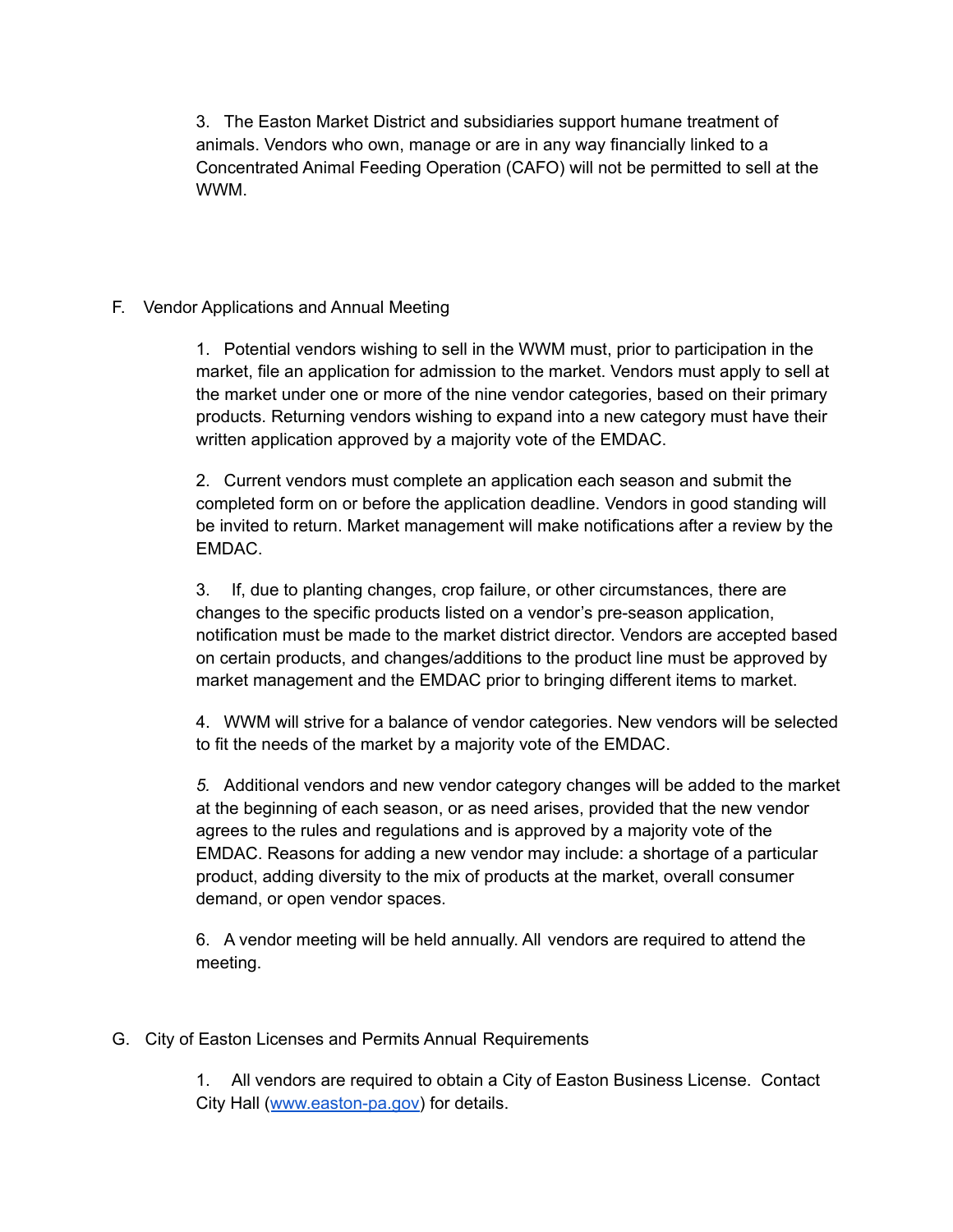2. City of Easton Health Permits are required for vendors selling prepared foods, meat or dairy products. It should be noted that vendors must make their application for health permits with sufficient time for review by the City's health department – a minimum of 14 days is required.

3. City health permits and business licenses must be obtained and submitted to WWM prior to the start of the season or the vendor will not be allowed to sell at WWM. Market management will notify vendors each year of the deadline for submitting licenses and permits.

#### H. Vendor Representation

1. One (1) WWM vendor shall represent the WWM vendor body as a whole on the EMDAC. Vendor representatives shall be selected by the EMDAC. Vendor representatives must be considered a vendor in good standing.

2. A vendor in good standing is defined as a vendor who adheres to the rules and regulations of the market, as well as being a fully engaged and committed participant in the market's operation. Final determination of a vendor's standing is made at the discretion of the EMDAC.

3. Vendors should take market‐related concerns or disputes to the designated WWM vendor representatives and the matter will in turn be brought before the EMDAC. If the WWM vendor representative disagrees with a council vote, they may request that additional vendors be brought in to have their case heard before the council. If after the presentation by the vendors a second vote is held on the issue, the EMDAC majority vote will govern and become final.

# I. Sales Reporting by Vendors

1. Vendors are required to report their gross sales at the end of the season; this includes cash, checks, credit/debit, and tokens, along with WIC and FMNP transactions. WWM recognizes the sensitivity around gross sales reporting by vendors, but believes compiling market sales statistics is essential to the financial management, efficient operation and public reporting of WWM's impact on the local economy.

2. In order to maintain the highest vendor confidentiality, the following procedures are followed: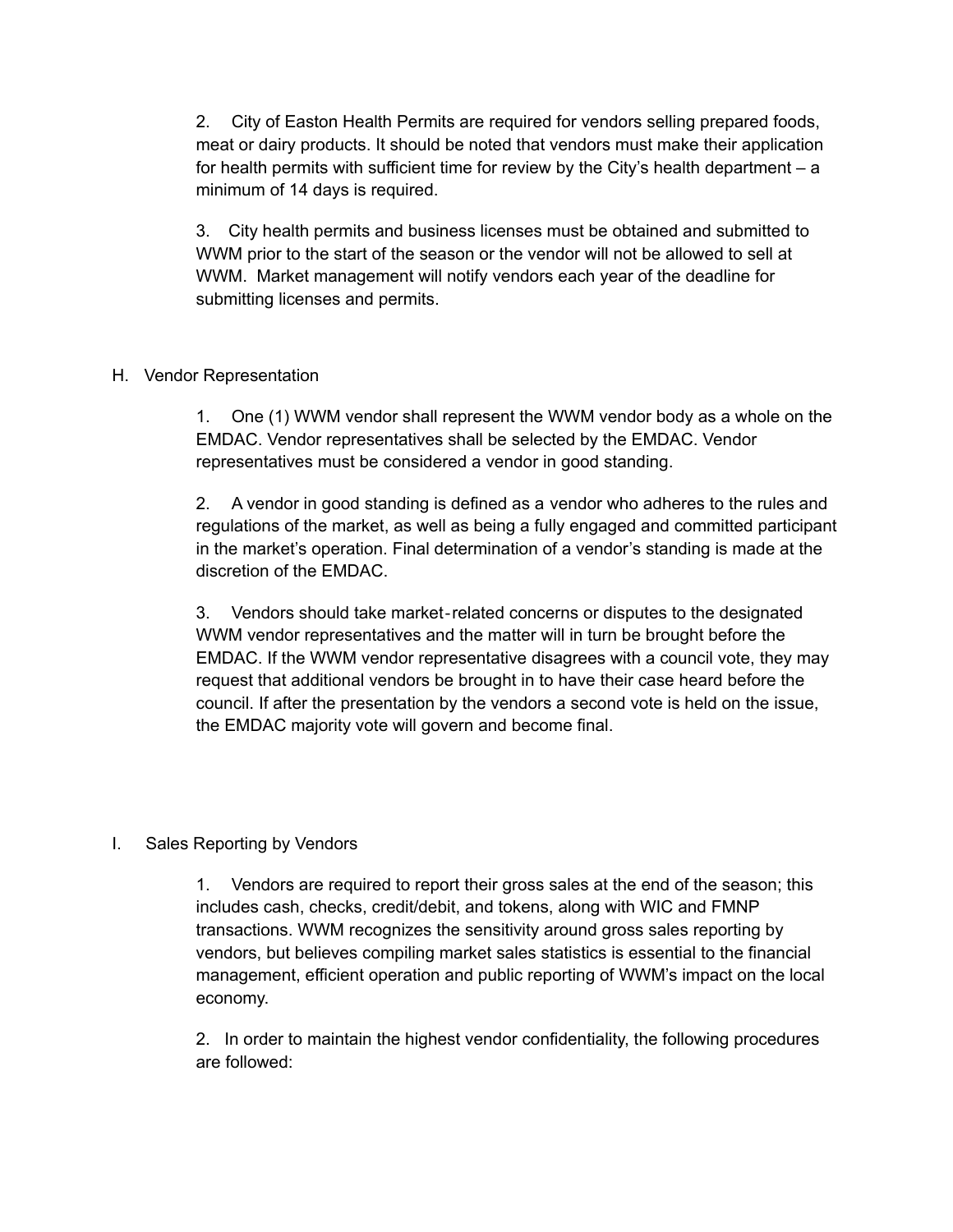- a. Sales data is only viewed by the market district director who is not permitted to discuss the sales tallies for individual vendors.
- b. Sales data is used to track sales trends such as event days vs. regular market days and also to provide total market sales when applying for government or private grants.
- c. Raw sales data is incorporated into a spreadsheet by category grouping and not by vendor name, and sales data submitted by individual vendors are destroyed after they are compiled into a spreadsheet.

3. Vendors failing to report sales data in a timely manner and in the format requested by WWM will not be considered a vendor in good standing and will not be allowed to return the following season. (See Section III, H.2.)

# **IV. GENERAL RULES**

A. Permitted Items for Sale

1. Items permitted for sale include fruits, vegetables, value-added food products, plants, herbs, cut flowers, baked goods, honey, cider, juice, meat, animal products, ready to eat foods, and crafts.

2. Supplemental Products: WWM vendors are permitted to sell products other than those that they themselves grow, raise, or produce with the express approval from the EMDAC. WWM vendors in good standing may be permitted to sell fruits and vegetables or other products they source directly from another local producer provided that:

a. the item(s) is either not currently sold at the WWM or is deemed by the EMDAC to be in limited supply;

b. the item(s) is from an approved farm or business, which adheres to the same criteria as WWM vendors; and

c. the item(s) is identified with clear signage provided by WWM management with the name and address of the farm/business where the product was grown/produced.

Vendors must complete the Supplemental Product application and submit it to market management at least seven (7) days prior to the item being sold at the market. Approval is made at the discretion of the EMDAC and will be granted for a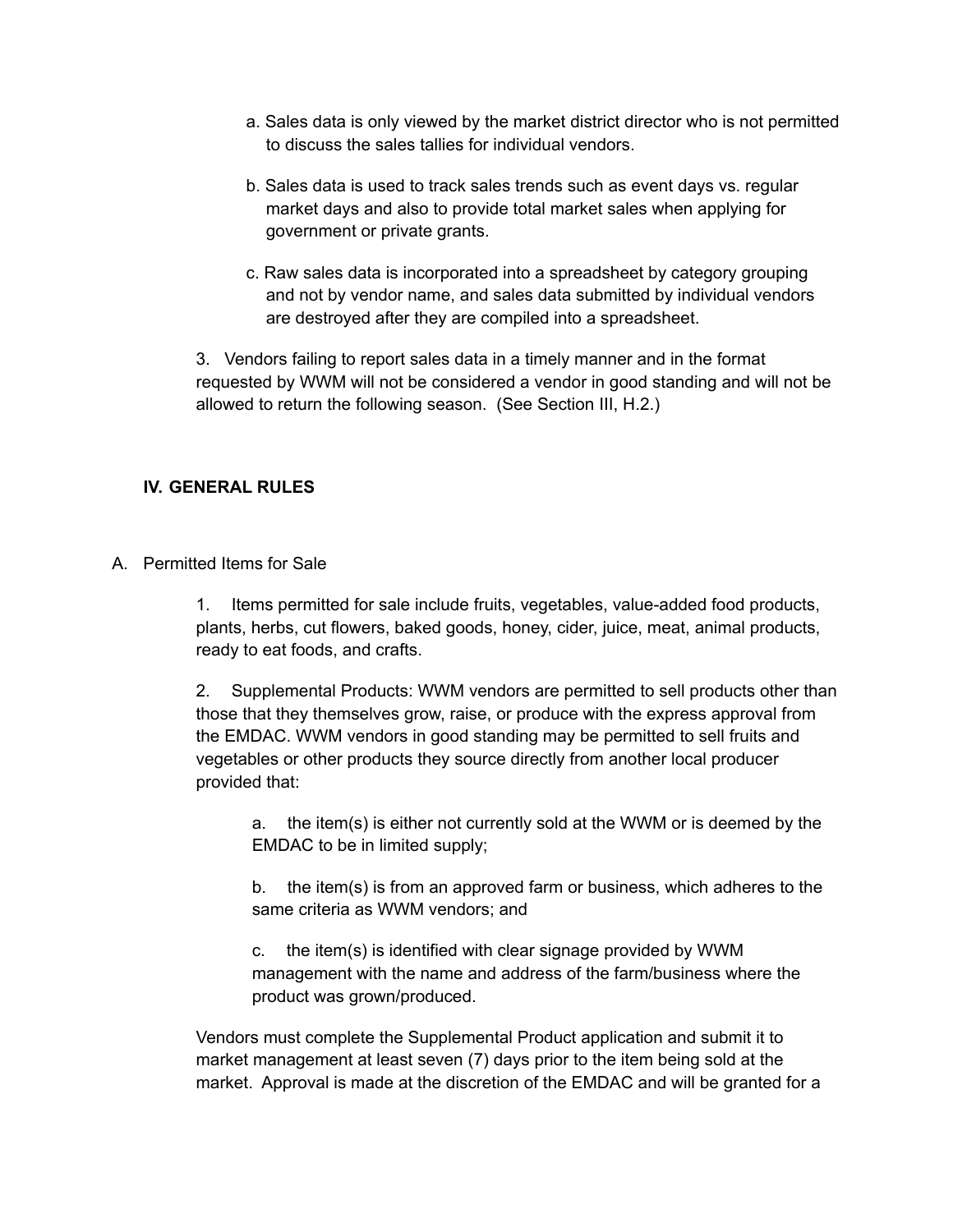period of four (4) weeks. Should sourcing of the supplemental product change at any time during this period, a new application must be submitted.

3. Complementary Products: WWM vendors in good standing may be permitted to sell products they source directly from another local producer provided that:

a. the item(s) is not currently sold at the WWM, and it is deemed by the EMDAC to significantly enhance the sale of a vendor's core product(s).

b. the item(s) is from an approved local business, which adheres to the same criteria as WWM vendors.

c. the item(s) is identified with clear signage provided by WWM management with the name and address of the business where the product was produced.

Vendors must complete the Complementary Product application and submit it to market management with their annual vendor application. Approval is made at the discretion of the EMDAC and will be granted for the period of the regular market season. Should sourcing of the Complementary Product change at any time during this period, a new application must be submitted.

4. Crafts: Crafts are subject to approval by the EMDAC. Handmade and culturally significant crafts, and those with a local connection will be prioritized.

5. Preserves: Preserved items such as jams, jellies, sauces, canned goods, etc. must be custom made. Vendors are encouraged to use as much local product as possible. The amount of local product used may influence acceptance of the product or vendor into WWM.

6. Baked Goods: Baked goods must be produced from scratch by the vendor. Vendors are encouraged to use as much local product as possible. The amount of local product used may influence acceptance of the product or vendor into WWM.

# B. Market Fees

1. Market management will review vendor fees each year. After such review, fees may be adjusted for the next market season.

2. Vendor fees must be paid by the date specified on the vendor application. If the vendor fee is not received in the WWM office by the specified date, the vendor will not be allowed to sell at the market.

3. Approved special event-only vendors will pay a fee to sell only during a special event at the WWM. Such fee must be received in the WWM office at least seven (7)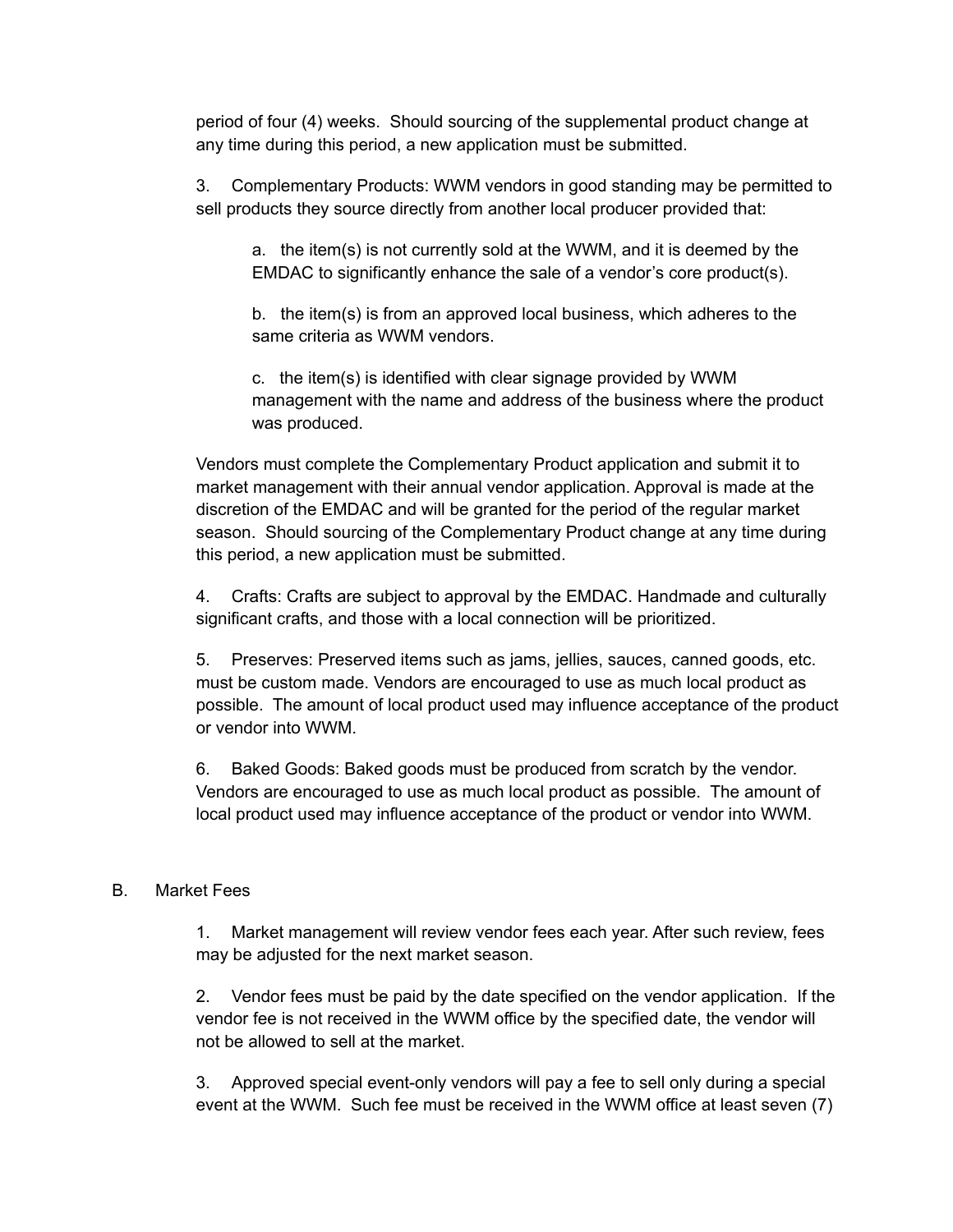days prior to the event. Special event vendors must obtain a City of Easton Special Events Health Permit at least two (2) weeks prior to the event and must comply with other rules and regulations of the WWM. Special event vendors are excluded from the mandatory attendance rules of regular season vendors. Event‐only vendors are not permitted to sell any items that directly duplicate products sold by regular season vendors.

4. Current fee schedules are available from market management.

# C. Regulatory Compliance

1. Vendors are personally responsible to be in compliance with all applicable local, state and federal regulations. These include, but are not limited to:

- a. Pesticide licensing and safe use
- b. Certification of scales by the department of weights and measures
- c. Organic certification for products claimed to be grown organically
- d. State sales tax collected as required
- e. Health and labeling regulations that apply to preserves, honey, cider, baked goods, canned goods, eggs, dairy products, meats, etc.

2. City of Easton Health Department officials conduct regular inspections of market stands. Compliance with all health department regulations and recommendations is mandatory. If a violation is noted, the immediate directive of the City Health department official must be followed, which may include denying the vendor the ability to sell at the market that day. City of Easton Health Department officials must re-inspect the stand and confirm the violation has been addressed before the vendor may sell on the next market day. A health violation that requires the vendor to close their stand for that market day automatically results in a written warning from management.

- 3. Organic Labeling & Production Methods
	- a. All items sold as organic must meet the requirements of the National Organic Program. Sellers of organic items must have a current copy of their certification on file with market management as well as with them when selling at the market. Only certified organic growers may display signs using the word organic.
	- b. Other producers who are not certified organic are welcome to verbally inform consumers about their growing practices but may not use the word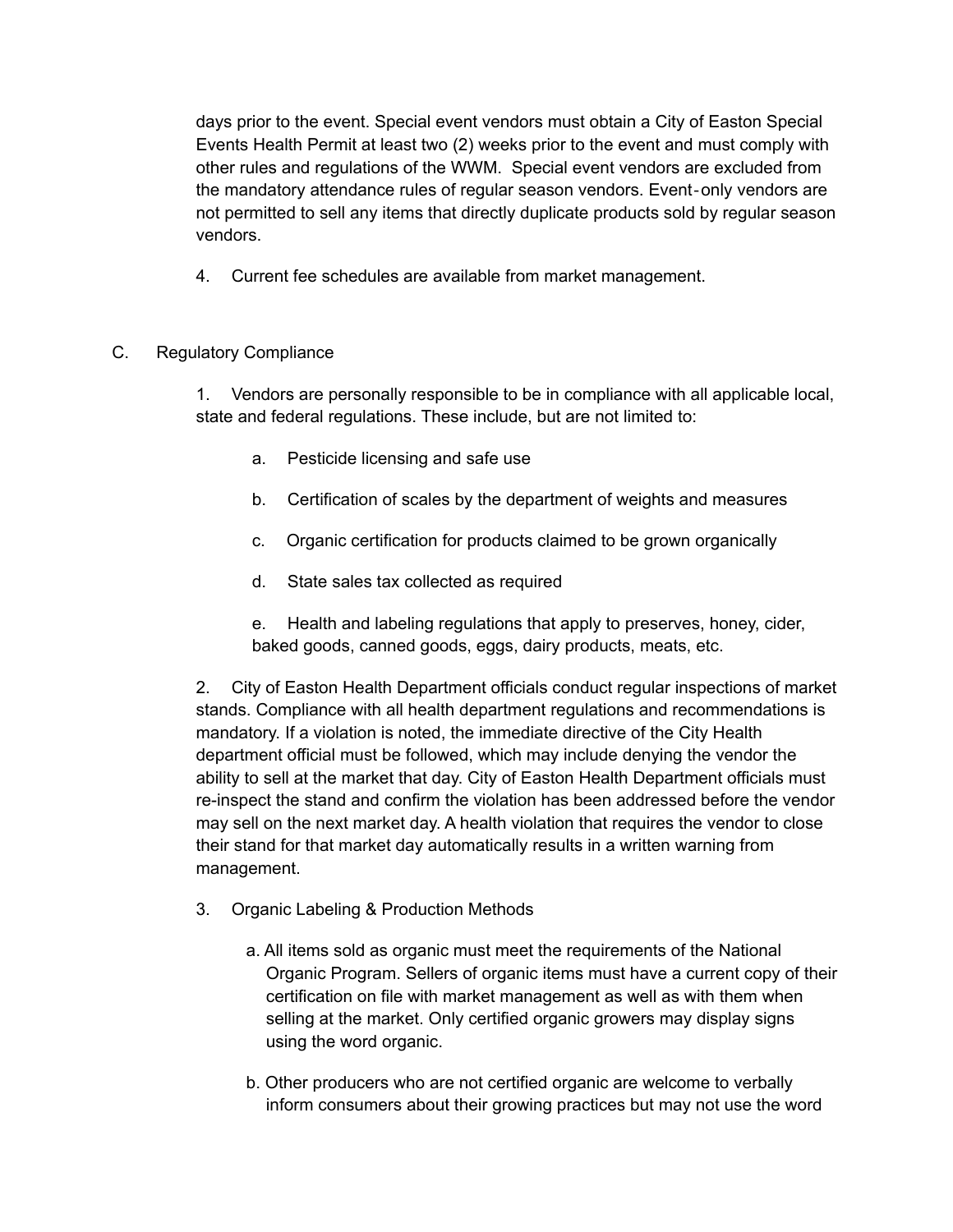organic on signage. Per the National Organic Program, written claims with the word organic by growers who are not certified are illegal. All verbal or written claims must be honest and accurate.

c. If a vendor makes any other statements requiring third party verification (including, but not limited to, Certified Naturally Grown, Kosher, Food Alliance Certified, Animal Welfare Approved) copies of that certification must be provided to market management.

#### D. Operation of Market Stands

Vendors have the right to operate their stands as they choose after meeting the following minimum standards:

1. Canopies/Tents & Tables: Vendors are required to have a commercial-grade canopy/tent and tables; backyard tents are not permitted. For safety reasons, straight legged commercial-grade canopies are required. All vendors who use an open flame onsite at the market must have a fire-rated canopy as required by the Easton Fire Department.

2. Canopy Tent Weights/Roping: Canopies/tents must be weighted down or tied securely at all times during every market day.

a. Weights must be at least 25 lbs. each and evenly distributed; i.e., one canopy requires four(4) weights (one located at each tent corner), and two canopies, which shall be strapped together, require six (6) weights (one at each outside corner and where two legs meet in front / back center).

b. Weights must be unloaded and appropriately positioned prior to erecting any canopies/tents.

c. Canopies/tents must be immediately secured upon setup and must stay secured until takedown.

d. Weights must be secured to the canopy/tent frame at the upper corners. Sandbags that wrap tent legs must be secured to the upper canopy of the tent.

e. Ratchet straps, cam buckle straps, strong ropes/cords or chains are recommended to secure weights. All equipment used to attach weights must be in good condition.

f. Vendors who use roping, straps or ground anchor spikes to secure their canopy must ensure the ability of their system to keep the canopy in place and not subject to movement by the wind.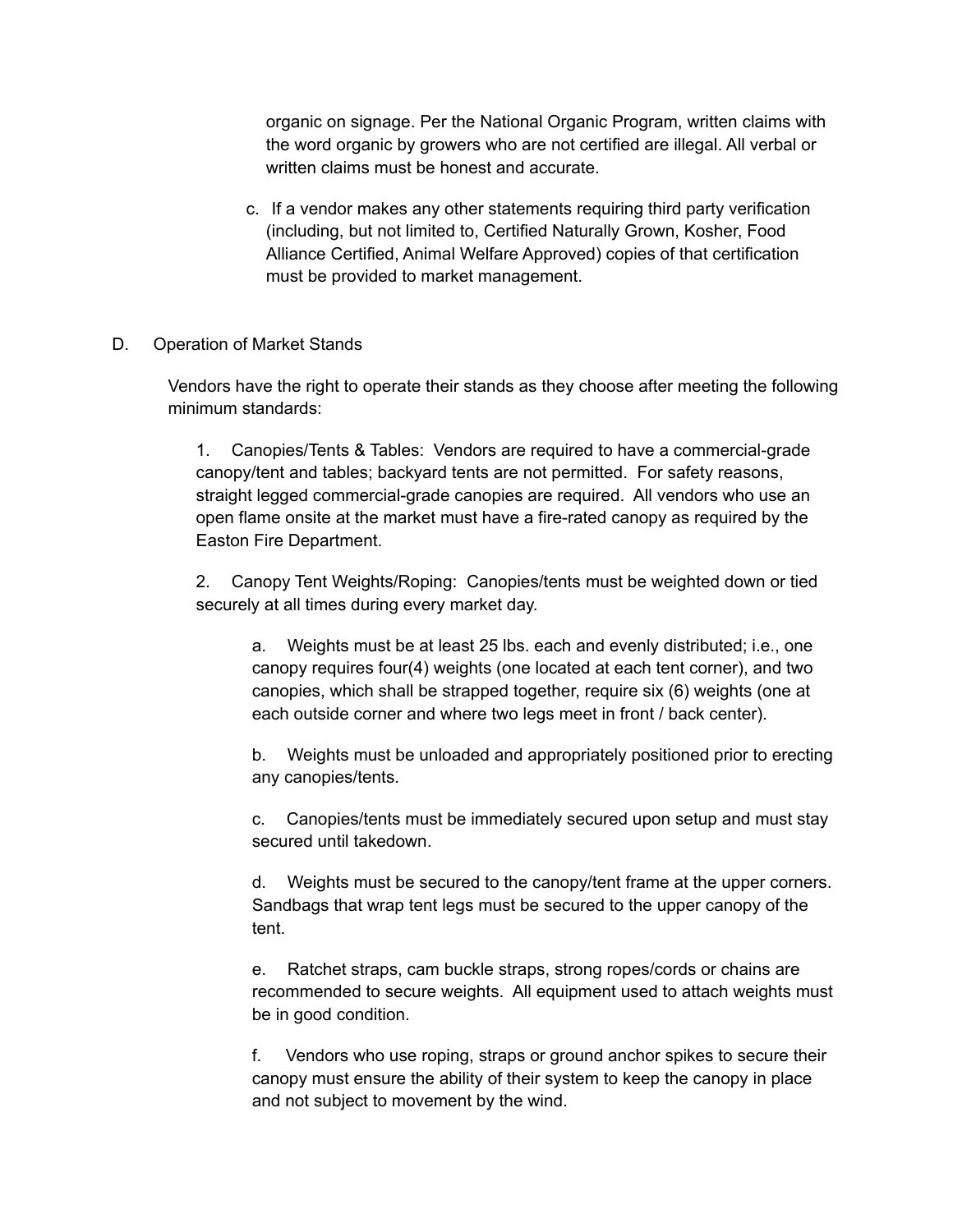g. If canopies/tents are not set up and properly secured, the vendor will be asked to take down the canopy/tent and stop selling.

3. Vendors are required to have a professionally made banner clearly listing the name and address of their farm/business. The banner should span the length of the vendor's tent and be hung on the interior as a backdrop.

4. Signage and written materials at vendor stands are limited to business and product related matters. Market management must approve any other signage or written materials. As outlined above, section C. Regulatory Compliance, only certified organic vendors may use the word organic in signage.

5. Vendor attendance at the market is mandatory. Vendors will be limited to three (3) excused absences per market season. Vendors must contact market management about a planned absence two (2) weeks in advance of the date of absence so customers can be informed via website in weekly emails. In the event of illness or unforeseen emergencies, the vendor should inform market management of their absence as soon as possible. Unexcused absences may result in the termination of the vendor's participation in the market.

6. Due to extenuating circumstances (such as a prolonged illness or crop failure) a vendor may need to request a leave of absence from the market. Requests must be submitted to market management in writing and reviewed by EMDAC who shall decide on a case-by-case basis if the leave of absence request will be granted. A granted leave of absence does not automatically result in a return of the vendor fee.

7. Optional attendance may be allowed for extended market days due to special events. Market management will inform vendors as soon as possible which market days are optional. If a vendor elects not to be present on those days, the vendor will not be charged with an absence.

8. By majority vote of the EMDAC, individual vendors may be approved for a different but regular attendance requirement as in the case of a single crop grower (e.g. strawberries, mushrooms, corn, etc.)

9. Vendors will strive to sell only products of the highest quality and freshness in keeping with the market's desired image.

10. All vendors are responsible for cleaning up their market site at the end of the market day. Vendors should pack out any large amounts of trash and refrain from filling receptacles intended for customer use.

11. Prices for all items on display must be clearly marked with individual price tags, signs or large legible signboards.

12. All pricing will reflect typical market value.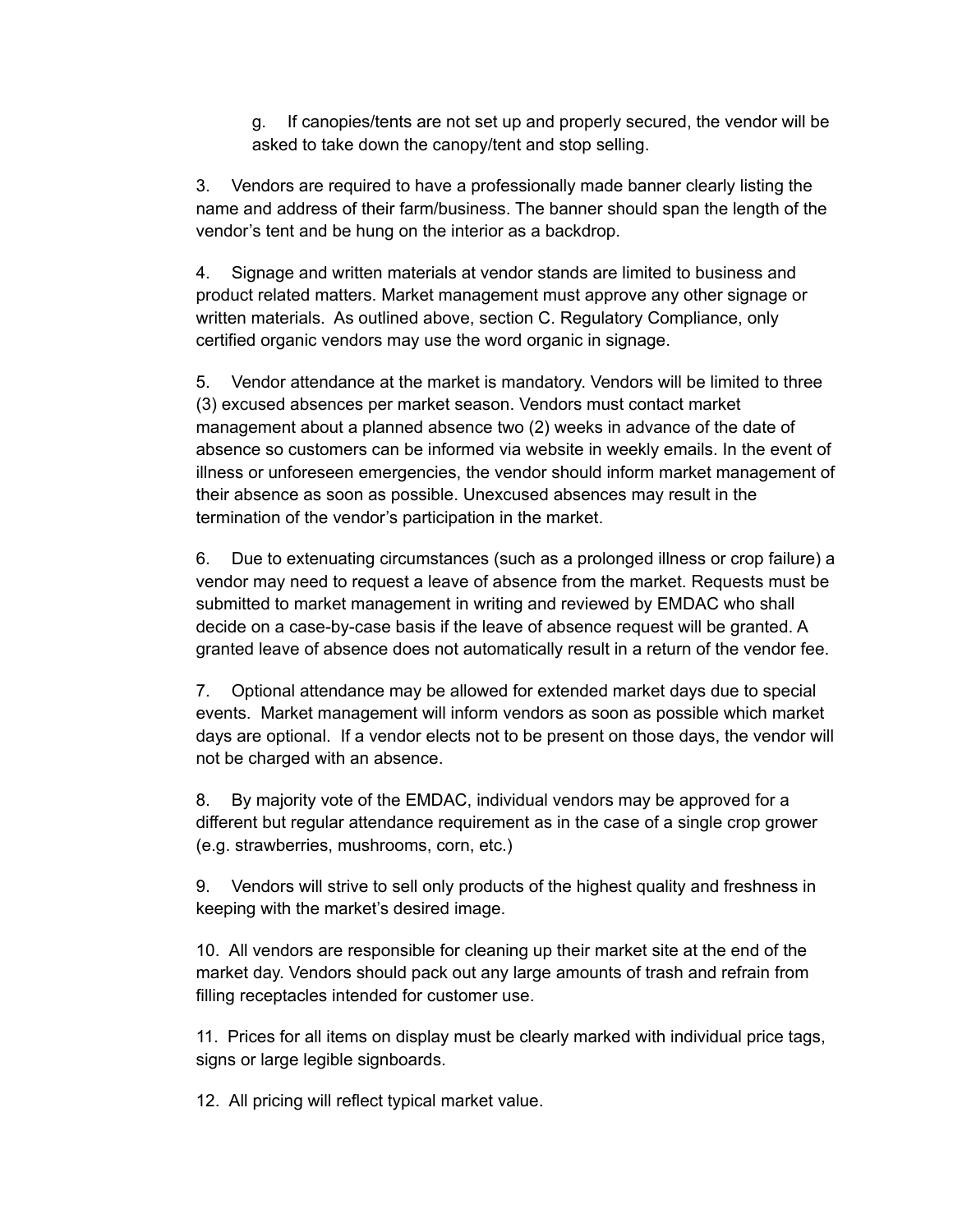#### E. Location of the Market

The WWM is located at 100 N. 12th St. Easton, PA

#### F. Market Schedules

The WWM maintains the following market schedule:

1. Tuesday Market: begins the first Tuesday in June and continues through the last Tuesday in September. Regular hours are 3p.m.- 7p.m.

2. Market hours may be extended for certain special events. At the beginning of the season, vendors will be notified of the event dates and times.

3. All vendors must set up and be ready for business 15 minutes prior to the market's opening time. It is understood that vendors may require at least one hour for setup. Market management will keep a log of late arrivals and provide written warnings to the vendor for each instance of tardiness. After three (3) late arrivals the issue will be brought before the EMDAC.

4. Vendors are required to remain set up until the designated closing time unless prior permission to depart early has been granted by market management. Leaving the market prior to the designated closing time may result in immediate loss of vendor's license.

5. Vendor parking is available on site or in designated areas as assigned by market management.

# G. Vending Space Assignment

1. After all required licenses have been obtained from the City of Easton and all market fees have been paid as specified above, the vendor will be assigned an appropriate space in the market. A vendor's space is not guaranteed year-to-year.

2. New vendors will be assigned spaces that are available in such a way as to create a good product mix.

3. A maximum of two vendors may apply to share one vending space. Both vendors must complete an application form, although only one fee for the season is required to be paid. Both vendors are required to follow all the rules of the market.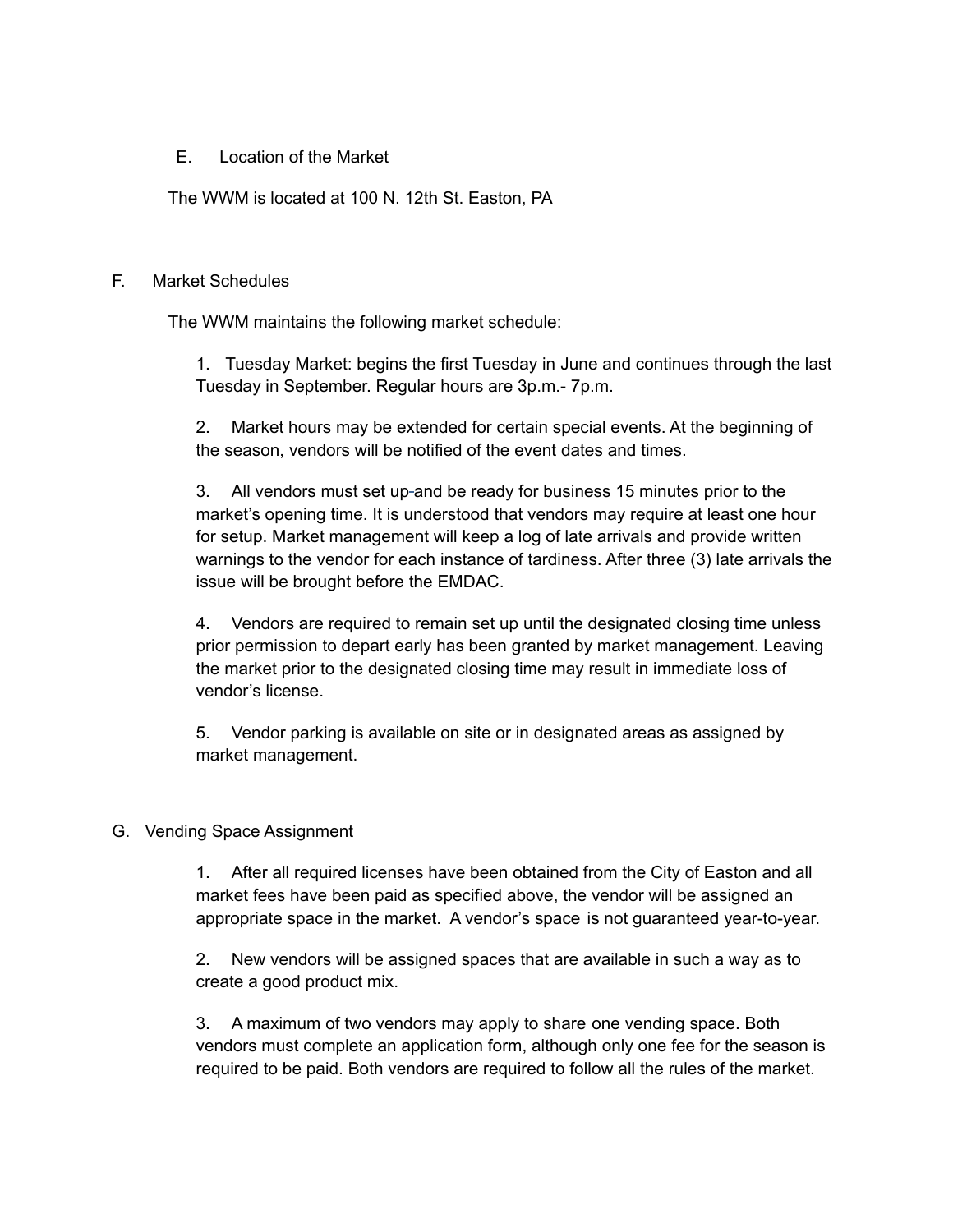#### H. Educational and Community Activities

Space may be made available free of charge for pre-approved market, educational, or community promotional activities as needed. Community Tent guidelines are listed on the WWM website.

#### I. Marketing/Promotional Imagery

1. WWM (GEDP and their licensees) may publish logos and links to vendor websites and use photos of the market vendors on the WWCI West Ward Market, weekly e-updates, other marketing materials, and social media. By participating in the market, vendors consent to the use of their likenesses and photos of their market stands for promotional purposes, without additional cost or remuneration to the vendor.

2. Vendor may submit its logo, website links and photographic and illustrated imagery to the WWM for use by WWM (GEDP and their licensees) on its websites, weekly e-updates, other marketing materials and social media, provided, and vendor represents and warrants, that all such logos and photographs and illustrated imagery on vendor's own website and marketing and promotional materials and as submitted to WWM are the vendor's property or properly licensed by the owner in accord with all applicable copyright and trademark laws. Vendor agrees to and shall hold harmless and indemnify WWM (GEDP and their licensees) for any damages, losses, costs, expenses incurred, including without limitation, attorney's fees, in connection with vendor's violation of this provision and vendor's violation of any trademark and copyright laws.

J. Social Media Policy

Vendors must comply with and follow GEDP's Social Media Policy and Guidelines.

Refer to GEDP Website for full Social Media Policy and Guidelines.

# **V. NON-COMPLIANCE AND DISCIPLINARY PROCEDURES**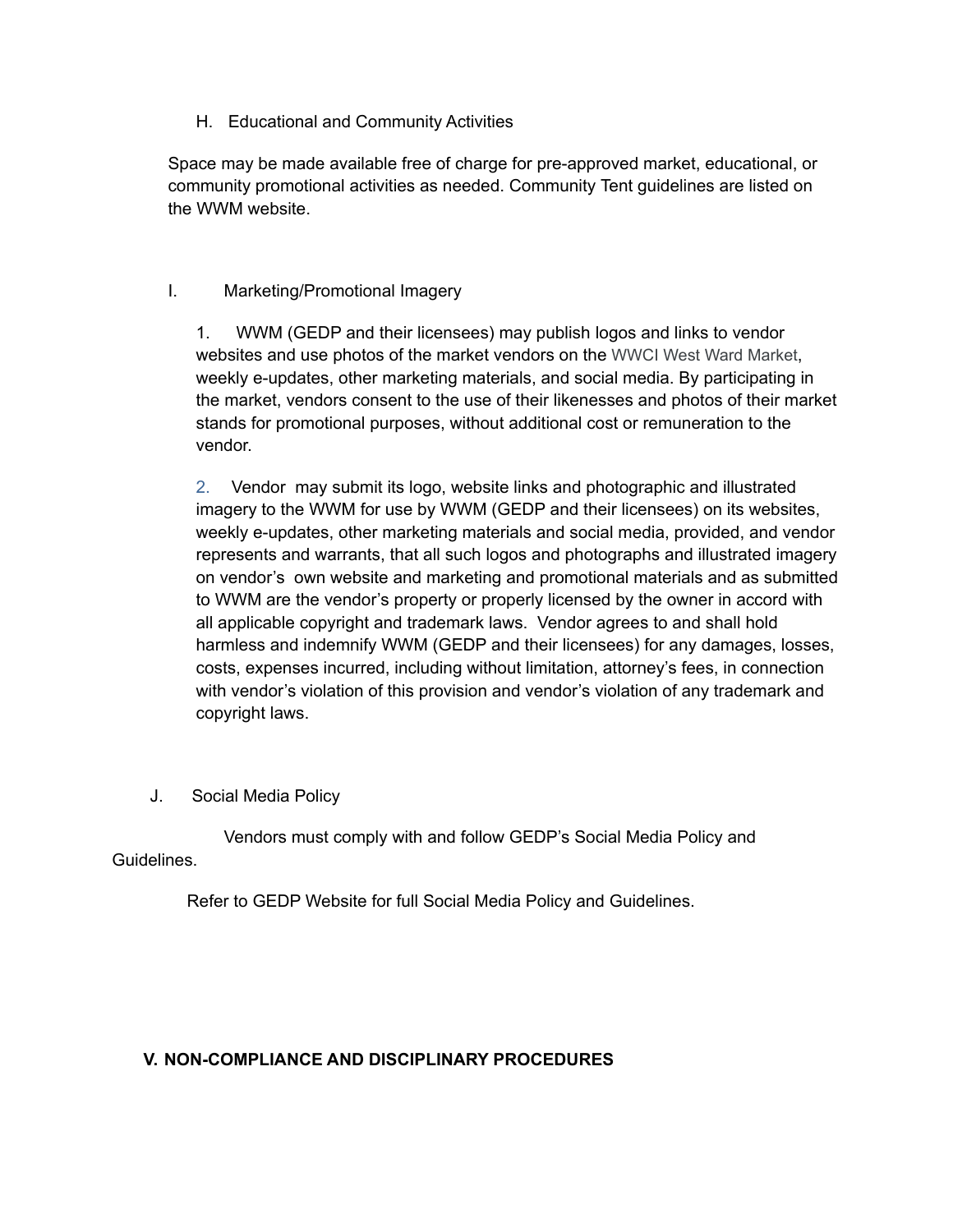A. Market management will notify a vendor in writing of non-compliance to the rules as outlined in Section IV, General Rules above. This includes but is not limited to:

- 1. Exceeding allowed number of excused absences.
- 2. Failing to give advanced notification for planned absences.
- 3. Tardiness.
- 4. Not having a tent (canopy), tent weights and/or table(s).
- 5. Not having a professionally made banner.
- 6. Not displaying pricing.
- 7. Posting or circulating non-related product or market materials.
- 8. Packing up and/or leaving the market prior to the designated closing time.
- 9. Not cleaning up market stand area at the end of the market day.

10. Approaching, intimidating, or questioning the selling, growing or production practices of another vendor or a market applicant.

# B. Disciplinary Procedures

After three (3) written warnings the vendor's case will go before the EMDAC for review. Repeated failure to adhere to any of the market rules and regulations may result in suspension from the market, fines, or immediate termination of participation in the market without refund of fees. The terminated vendor may apply in writing within seven (7) days for re-entry. The EMDAC will consider the request within two (2) weeks of receipt of the request and respond within 21 days of receipt of the request. A two-thirds 'yes' vote by the EMDAC is required to reinstate.

# **VI. MARKET CERTIFICATION AND VENDOR GRIEVANCES**

A. Market Certification: The WWM is a market focused on increasing access to fresh food in the neighborhood, and as such, prioritizes sourcing locally grown fruits and vegetables, but will not operate as a "producer only" market. Product approval and vendor selection will follow the criteria set forth in these by-laws and at the discretion of the EMDAC. EMDAC will create an inspection committee and/or hire independent experts to conduct inspections if necessary.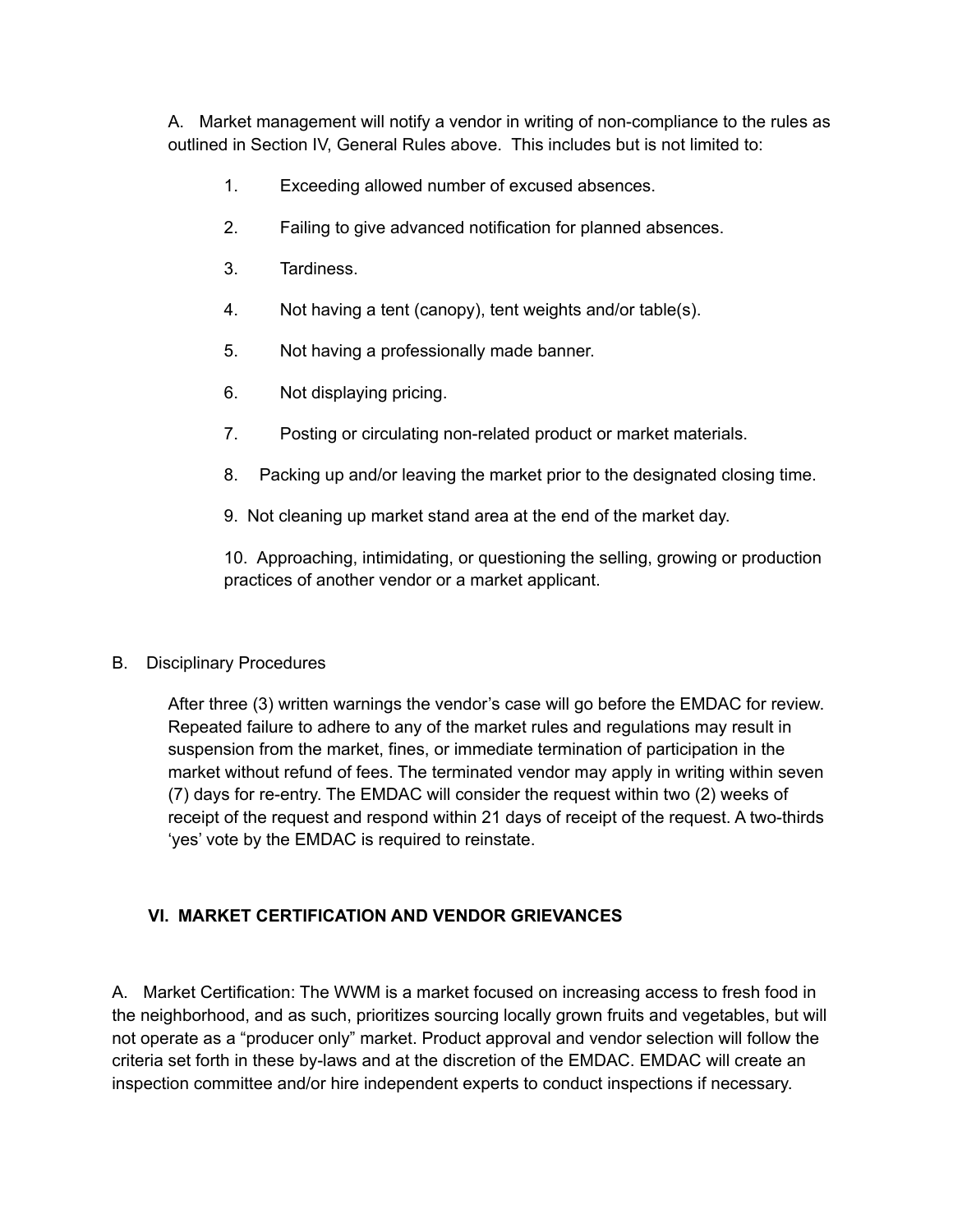#### B. Vendor Grievances

1. Any complaint against any vendor regarding the origin of their produce or products, violations of market rules or any other matter, must be directed to the attention of market management in writing. A formal grievance will then be brought before the EMDAC for discussion.

2. Vendors may submit a complaint jointly.

#### C. Complaint Resolution

1. Upon receipt of a written complaint or evidence of reselling, market management will bring the issue before the EMDAC.

2. The EMDAC will schedule a facility inspection, or in the case of a crafter request a demonstration before the council.

3. If the EMDAC deems there is sufficient evidence that the vendor is not producing the products in question, the vendor will receive a written warning and be asked to immediately remove said products.

4. Failure to comply will result in expulsion from the market.

#### D. Vendor Behavior and Harassment Policy

1. Vendors are expected to behave in a professional manner and treat other vendors and WWM volunteers with respect.

2. No vendor may inappropriately approach, intimidate, or question the selling, growing or production practices of another vendor or a market applicant.

3. All vendor concerns should be brought to the attention of market management.

# **VII. LIABILITY AND INSURANCE COVERAGE**

Although GEDP maintains insurance, the market does not provide any insurance to cover activities of vendors, their employees or agents.